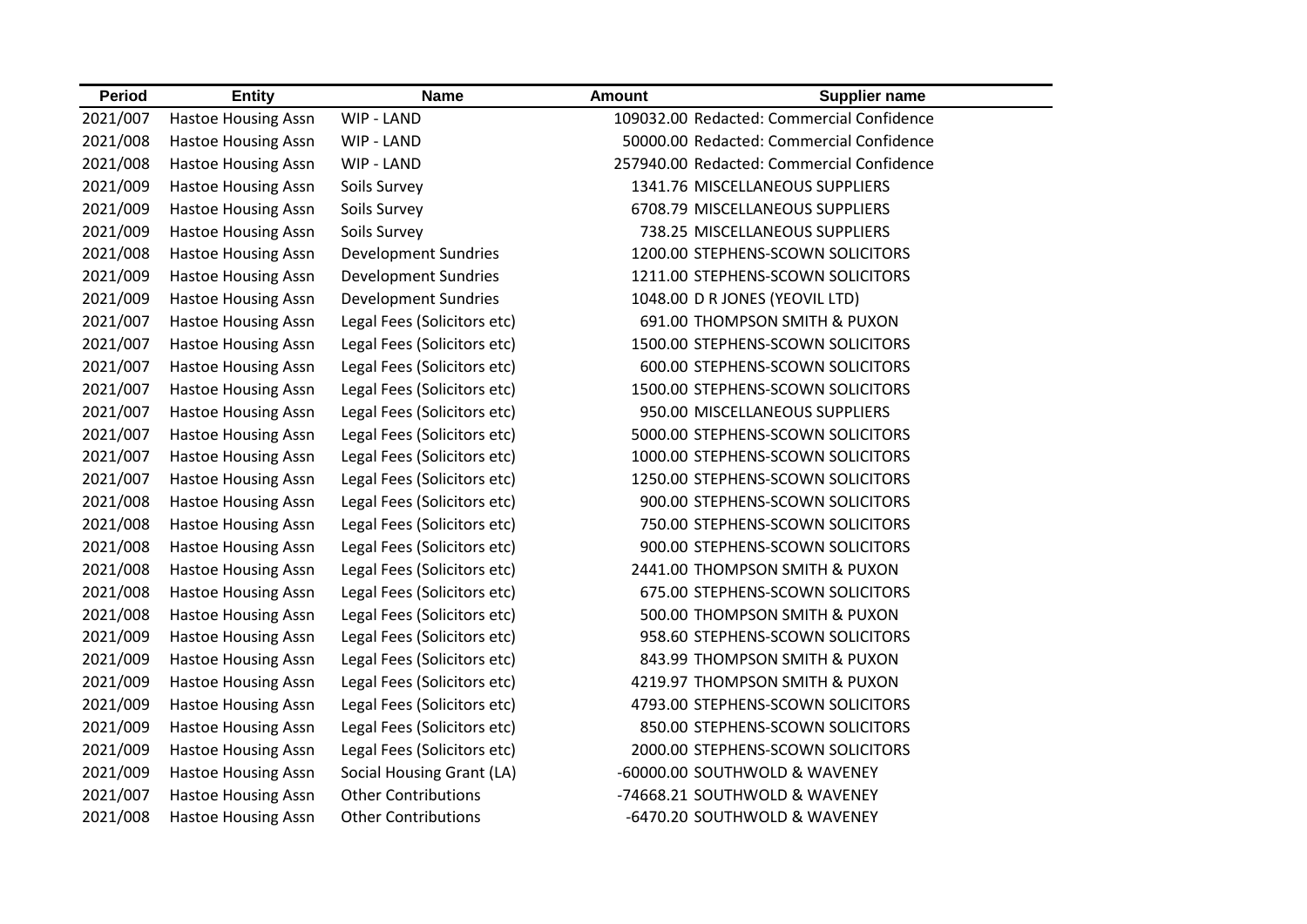| 2021/008 | <b>Hastoe Housing As</b> |
|----------|--------------------------|
| 2021/007 | <b>Hastoe Homes</b>      |
| 2021/007 | Hastoe Homes             |
| 2021/007 | <b>Hastoe Homes</b>      |
| 2021/007 | <b>Hastoe Homes</b>      |
| 2021/007 | <b>Hastoe Homes</b>      |
| 2021/007 | <b>Hastoe Homes</b>      |
| 2021/007 | <b>Hastoe Homes</b>      |
| 2021/007 | <b>Hastoe Homes</b>      |
| 2021/008 | <b>Hastoe Homes</b>      |
| 2021/008 | Hastoe Homes             |
| 2021/008 | <b>Hastoe Homes</b>      |
| 2021/008 | <b>Hastoe Homes</b>      |
| 2021/008 | <b>Hastoe Homes</b>      |
| 2021/008 | <b>Hastoe Homes</b>      |
| 2021/008 | <b>Hastoe Homes</b>      |
| 2021/008 | <b>Hastoe Homes</b>      |
| 2021/009 | <b>Hastoe Homes</b>      |
| 2021/009 | <b>Hastoe Homes</b>      |
| 2021/009 | <b>Hastoe Homes</b>      |
| 2021/009 | <b>Hastoe Homes</b>      |
| 2021/009 | <b>Hastoe Homes</b>      |
| 2021/009 | <b>Hastoe Homes</b>      |
| 2021/009 | <b>Hastoe Homes</b>      |
| 2021/009 | <b>Hastoe Homes</b>      |
| 2021/007 | <b>Hastoe Homes</b>      |
| 2021/007 | <b>Hastoe Homes</b>      |
| 2021/007 | <b>Hastoe Homes</b>      |
| 2021/007 | <b>Hastoe Homes</b>      |
| 2021/008 | <b>Hastoe Homes</b>      |
| 2021/008 | <b>Hastoe Homes</b>      |
| 2021/007 | <b>Hastoe Homes</b>      |
| 2021/007 | <b>Hastoe Homes</b>      |

2021/008 Hastoe Housing Assn Other Contributions -136174.63 SOUTHWOLD & WAVENEY 2021/007 Hastoe Homes WIP - Construction 58978.06 T J EVERS LTD 2021/007 Hastoe Homes WIP - Construction 8516.75 WELLINGTON CONSTRUCTION LTD 2021/007 Hastoe Homes WIP - Construction 74093.33 WELLINGTON CONSTRUCTION LTD 2021/007 Hastoe Homes WIP - Construction 140068.00 WESTRIDGE CONSTRUCTION LTD WIP - Construction 253641.07 W. STIRLAND LIMITED 2021/007 Hastoe Homes WIP - Construction 53706.75 WELLINGTON CONSTRUCTION LTD 2021/007 Hastoe Homes WIP - Construction 120832.90 MARFLEET AND BLYTH LTD 2021/007 Hastoe Homes WIP - Construction 56982.67 DUNCAN CAMERON & HUTCHINSON 2021/008 Hastoe Homes WIP - Construction 123584.04 W. STIRLAND LIMITED 2021/008 Hastoe Homes WIP - Construction 228629.00 WESTRIDGE CONSTRUCTION LTD WIP - Construction 2168.43 DUNCAN CAMERON & HUTCHINSON 2021/008 Hastoe Homes WIP - Construction 102452.22 ROSE BUILDERS LTD 2021/008 Hastoe Homes WIP - Construction 115074.65 MARFLEET AND BLYTH LTD WIP - Construction 67518.37 T J EVERS LTD 2021/008 Hastoe Homes WIP - Construction 173384.24 WELLINGTON CONSTRUCTION LTD 2021/008 Hastoe Homes WIP - Construction 891.21 3MS CONSTRUCTION LIMITED 2021/009 Hastoe Homes WIP - Construction 139952.63 W. STIRLAND LIMITED WIP - Construction 221272.27 ROSE BUILDERS LTD 2021/009 Hastoe Homes WIP - Construction 33395.00 W. STIRLAND LIMITED 2021/009 Hastoe Homes WIP - Construction 177122.00 WESTRIDGE CONSTRUCTION LTD 2021/009 Hastoe Homes WIP - Construction 55782.53 MARFLEET AND BLYTH LTD 2021/009 Hastoe Homes WIP - Construction 180534.70 C G FRY & SON LTD WIP - Construction 85511.33 T J EVERS LTD 2021/009 Hastoe Homes WIP - Construction 100104.26 WELLINGTON CONSTRUCTION LTD Architect's Fees 2300.00 HFP ARCHITECTS Architect's Fees 2750.00 INGLETON WOOD 2021/007 Hastoe Homes Architect's Fees 785.00 THE DESIGN PARTNERSHIP Architect's Fees 2985.00 INGLETON WOOD Architect's Fees 13000.00 MH ARCHITECTS 2021/008 Hastoe Homes Architect's Fees 3690.00 INGLETON WOOD Employers Agent 12021 For the GA2.86 POTTER RAPER PARTNERSHIP Employers Agent 1350.00 MCCREITH CONSTRUCTION CONSULTANCY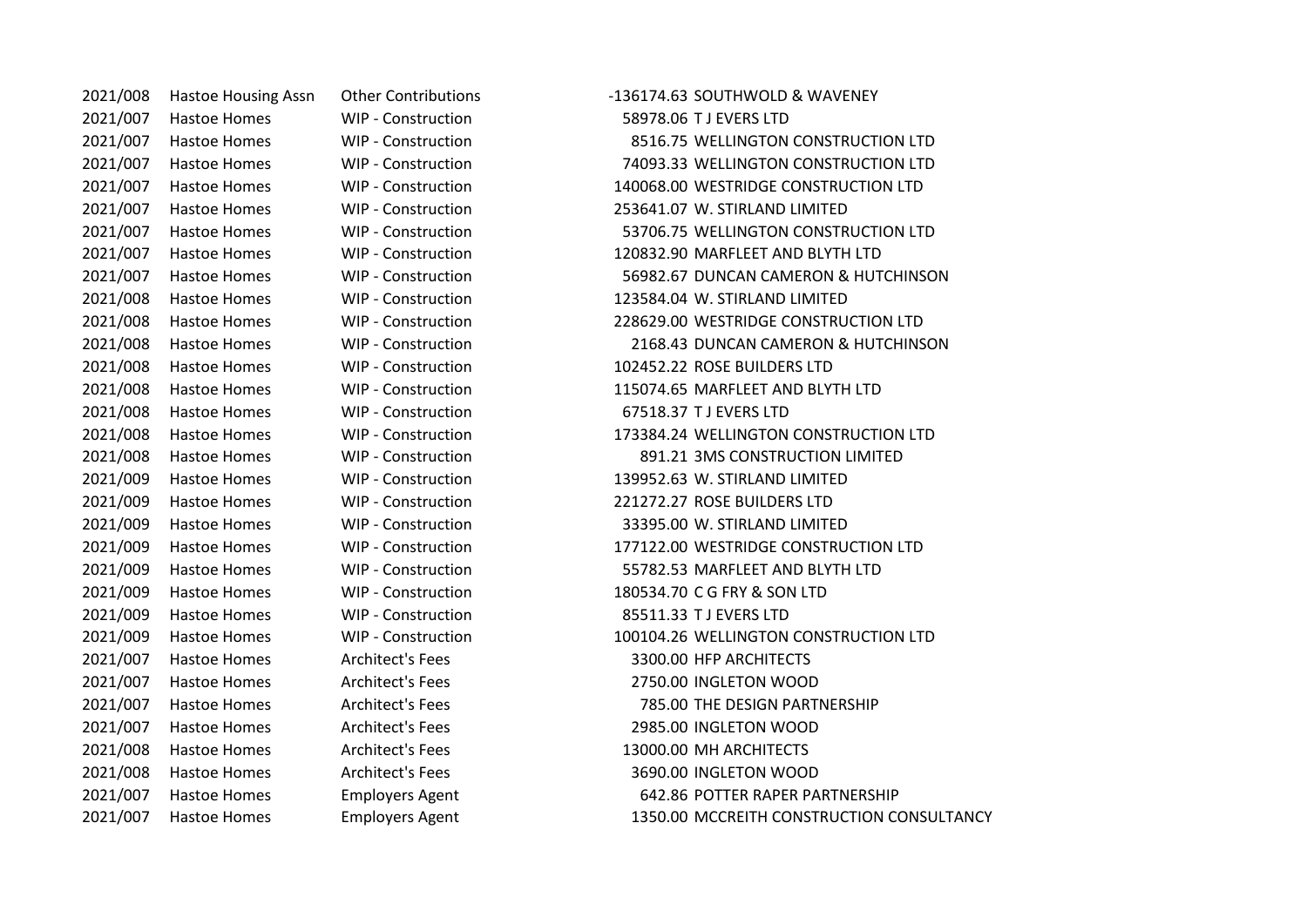2021/008 Hastoe Homes Employers Agent 1000.00 TAYLOR LEWIS

2021/007 Hastoe Homes Employers Agent 8575.00 THE DESIGN PARTNERSHIP 2021/007 Hastoe Homes Employers Agent 642.85 POTTER RAPER PARTNERSHIP 2021/007 Hastoe Homes Employers Agent 8250.00 THE DESIGN PARTNERSHIP 2021/007 Hastoe Homes Employers Agent 700.00 POTTER RAPER PARTNERSHIP 2021/007 Hastoe Homes Employers Agent 2500.00 THE DESIGN PARTNERSHIP 2021/007 Hastoe Homes Employers Agent 1200.00 THE DESIGN PARTNERSHIP 2021/008 Hastoe Homes Employers Agent 3500.00 MCCREITH CONSTRUCTION CONSULTANCY 2021/008 Hastoe Homes Employers Agent 700.00 POTTER RAPER PARTNERSHIP 2021/008 Hastoe Homes Employers Agent 1340.00 AECOM LIMITED 2021/008 Hastoe Homes Employers Agent 642.86 POTTER RAPER PARTNERSHIP 2021/008 Hastoe Homes Employers Agent 700.00 AECOM LIMITED 2021/008 Hastoe Homes Employers Agent 1350.00 MCCREITH CONSTRUCTION CONSULTANCY 2021/008 Hastoe Homes Employers Agent 2150.00 RIDGE AND PARTNERS LLP 2021/008 Hastoe Homes Employers Agent 900.00 MCCREITH CONSTRUCTION CONSULTANCY 2021/009 Hastoe Homes Employers Agent 1340.00 AECOM LIMITED 2021/009 Hastoe Homes Employers Agent 642.86 POTTER RAPER PARTNERSHIP 2021/009 Hastoe Homes Employers Agent 701.22 AECOM LIMITED 2021/007 Hastoe Homes Planning Supervisor 1000.00 POTTER RAPER PARTNERSHIP 2021/007 Hastoe Homes Valuer 1000.00 RESIDENTIALLY LIMITED 2021/007 Hastoe Homes Valuer 3950.00 VAIL WILLIAMS LLP 2021/007 Hastoe Homes Land Survey 875.00 BRIGHT PLAN LTD 2021/008 Hastoe Homes Land Survey 3500.00 INGLETON WOOD 2021/009 Hastoe Homes Land Survey 700.00 WYNNE-WILLIAMS ASSOCIATES 2021/009 Hastoe Homes Land Survey 500.00 PRP SURVEYING LTD 2021/009 Hastoe Homes Land Survey Land Survey -95310.00 ACASTA EUROPE 2021/009 Hastoe Homes Land Survey 1487.50 PAUL BASHAM ASSOCIATES 2021/009 Hastoe Homes Land Survey 4500.00 DRAIN DIVISON LTD 2021/007 Hastoe Homes Ecological Survey 2595.00 GEOSPHERE ENVIRONMENTAL LTD 2021/007 Hastoe Homes Development Sundries 2630.00 ADRIAN JAMES ACOUSTICS 2021/007 Hastoe Homes Development Sundries 560.00 ANDREW BELSON ARBORICULTURAL CONSULTANT 2021/007 Hastoe Homes Development Sundries 750.00 HAMPSHIRE COUNTY COUNCIL 2021/007 Hastoe Homes Development Sundries 1403.00 COMMUNITY FIRST OXFORDSHIRE